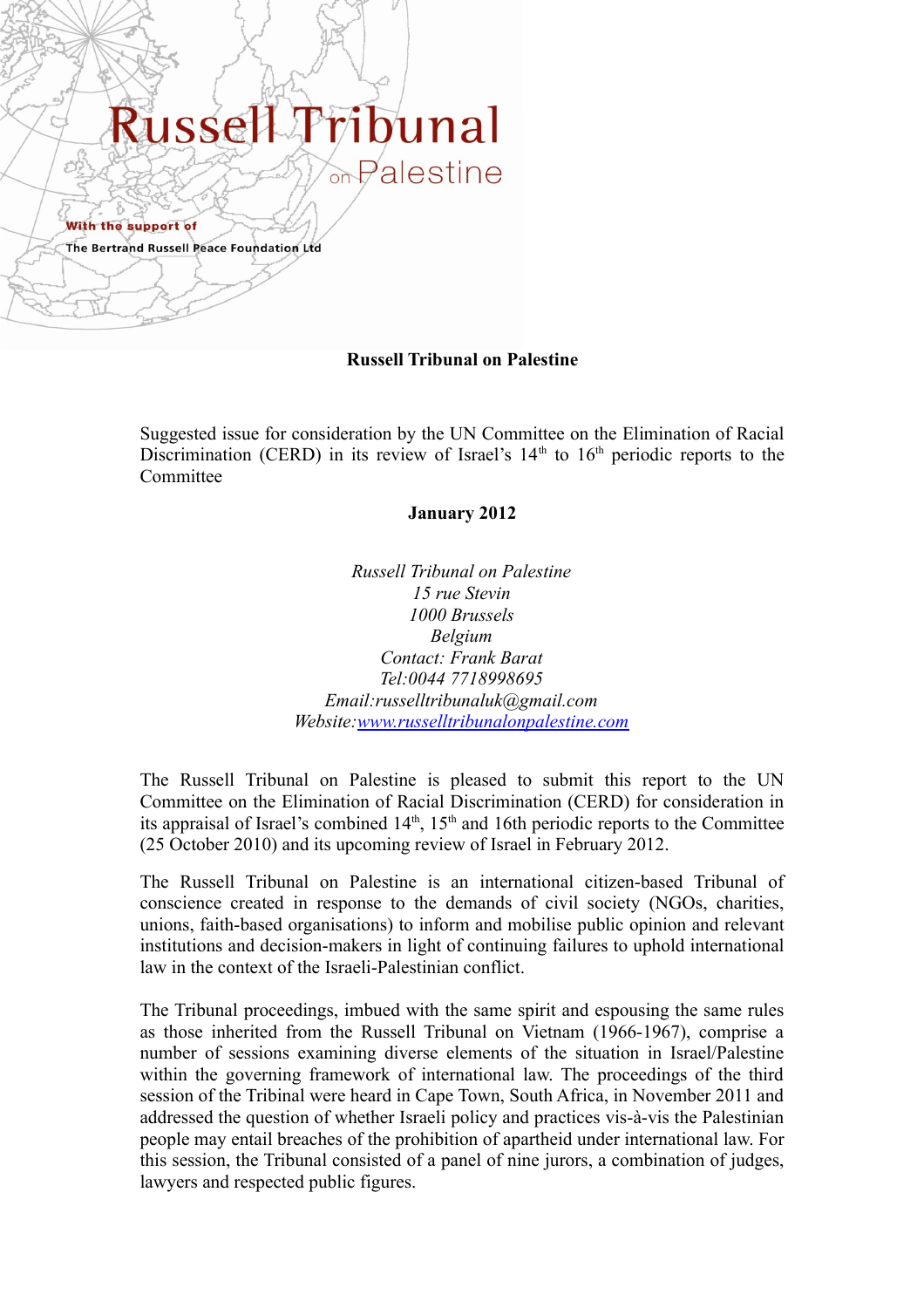#### **Theme: Apartheid (Article 3)**

While the laws and policies referred to below are pertinent to a range of provisions of the International Convention on the Elimination of all forms of Racial Discrimination, in keeping with the focus of the Cape Town session of the Russell Tribunal on Palestine, the present report addresses specifically the matter of apartheid as a institutionalised regime of systematic discrimination, as prohibited by Article 3 of the Convention and further defined in subsequent international legal treaties. The purpose of this report is not to document individual instances or forms of discrimination by the state of Israel, but rather to demonstrate their cumulative effect as part of an institutionalised system of racial discrimination, as determined by the Tribunal following its Cape Town hearings.

Israel's combined periodic reports dedicate a solitary paragraph to Article 3:

Apartheid has always been regarded as abhorrent by the Israeli Government and society, and continues to be so regarded. Apartheid has never been practiced in Israel. There exist in Israel no restrictions of any kind as to place of residence nor is there any segregation of any kind.

The findings of the Russell Tribunal on Palestine suggest multiple grounds to refute the claim that no apartheid or segregation practices exist under Israeli jurisdiction. The Tribunal made findings in respect of Israel's policies and practices by reference to three core elements of the definition of apartheid as drawn from its common elements under the International Convention on the Elimination of all forms of Racial Discrimination (ICERD), the International Convention on the Suppression and Punishment of the Crime of Apartheid (the Apartheid Convention) and the Rome Statute of the International Criminal Court:

- o the presence of two distinct racial groups
- o the commission of acts defined as 'inhuman acts' of apartheid
- o the institutionalised nature of domination by one group over another

## *Distinct Racial Groups*

While the Committee is consistently clear on the fact that ICERD governs Israel's treatment of the Palestinians both inside Israel itself and in the occupied Palestinian territory, it is necessary to address the common argument that Israeli Jews and Palestinian Arabs are not distinct racial groups and as such can not be situated in an apartheid rubric.

Palestinians identify themselves as a group of people who share a common origin, history and culture, as well as social and political structures and networks that have ensured a continuing bond despite forced displacement and fragmentation. The entire Palestinian people is a single group, regardless of current geographic location or constructed legal status. All Palestinians—refugees in exile; those under military occupation in the West Bank (including Jerusalem) and Gaza Strip; those who have remained in the territory that is now Israel—identify themselves as indigenous to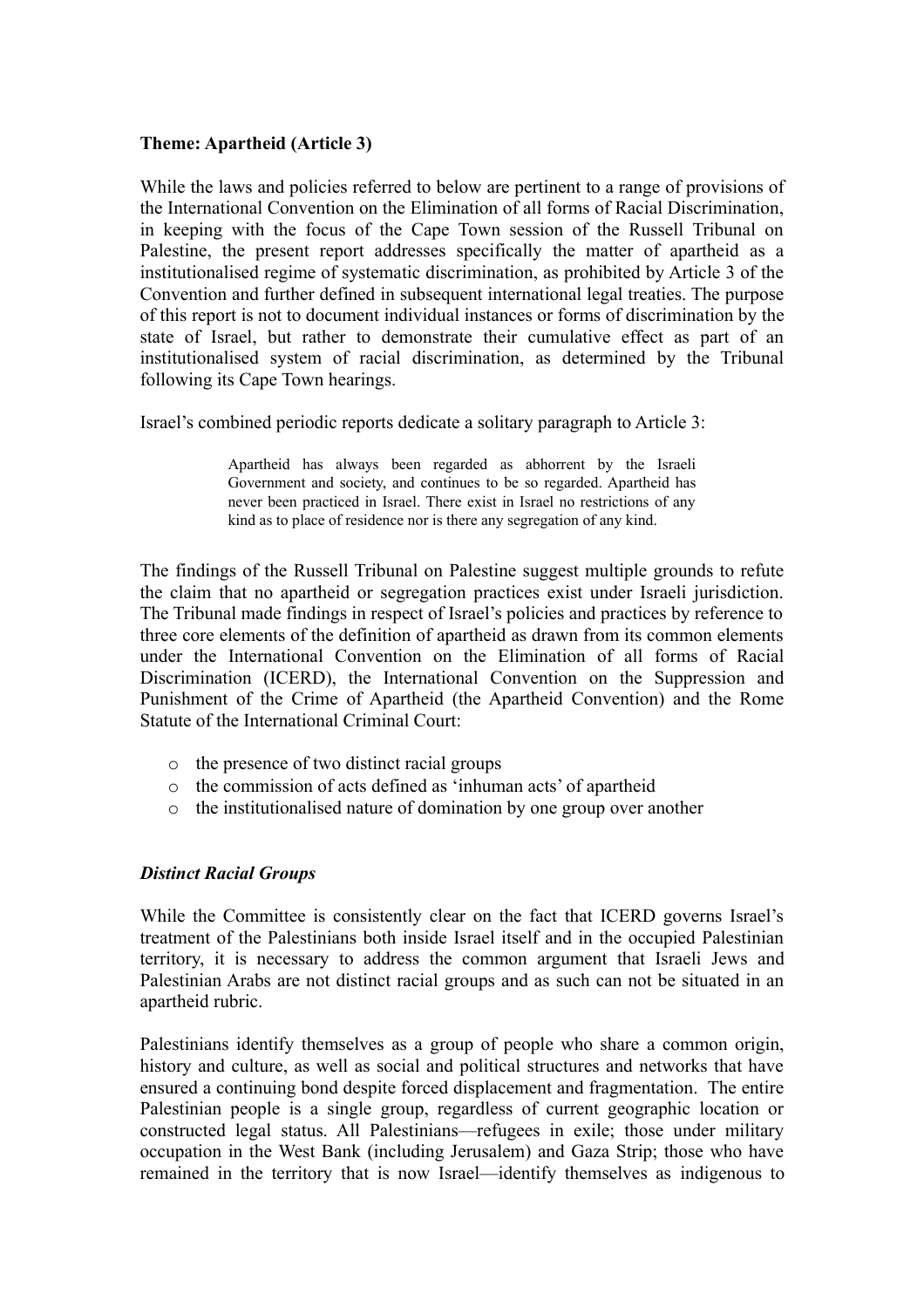Palestine, where they lived and held citizenship until the end of the British Mandate in 1948. They are considered a single people who are collectively entitled to selfdetermination.

Under Israeli law and policy, group membership is an official category imposed and monitored by the state, not simply a voluntary identity. Israeli Jews are a group unified by law, sharing the same legal status wherever they reside, while Palestinian Arabs are a separate group, sub-divided into citizens, occupied residents (whose residence rights may be lost if they leave the territory in which they live), and refugees who do not have the right to return to any part of historic Palestine. No such restrictions apply to Jews: in fact, those who are not citizens already can acquire Israeli citizenship automatically by relocating to Israel or the occupied Palestinian territory. The law that enables this, Israel's 1950 Law of Return, codifies the descentbased aspect of Jewish identity. Palestinians who hold Israeli citizenship are not defined in the same legal category as Jewish citizens, who enjoy the further privileges of 'Jewish nationality'. The Jewish nation considers itself a distinct group with a unique claim as the historical indigenous people of Palestine.

The existence of 'racial groups' is fundamental to the question of apartheid. The situation in Israel/Palestine is not defined in terms of traditional conceptions of 'race' as it was in apartheid South Africa. On the basis of expert evidence heard during the Cape Town session, the Tribunal concluded that international law (including as applied in ICERD) gives a broad meaning to the term 'racial' as including elements of ethnic and national origin, and therefore that the definition of 'racial group' is a sociological rather than biological one. Perceptions (including self-perceptions and external perceptions) of Israeli Jewish identity and Palestinian identity illustrate that Israeli Jews and Palestinian Arabs can readily be defined as distinct racial groups for the purposes of the prohibition of apartheid under international law. From the evidence received, it was clear to the jury that two distinct, identifiable groups exist in a very practical sense and that the legal definition of 'racial group' applies to all circumstances in which the Israeli authorities have jurisdiction over Palestinians.

## *Constitutive "acts of apartheid"*

The Tribunal's application of the constitutive acts of apartheid to Israel's practices followed the headings and structure of Article 2 of the Apartheid Convention as the most comprehensive elucidation of the definition of apartheid, itself prohibited as a jus cogens norm of customary international law. The Tribunal heard abundant evidence of practices that constitute the enumerated 'inhuman acts' set out below perpetrated against the Palestinian people by the Israeli authorities.

*Denial to a member or members of a racial group or groups the right to life and liberty of person:*

#### *By murder of members of a racial group or groups*

The Tribunal found evidence of widespread deprivation of Palestinian life through military operations and incursions, a formal policy of 'targeted killings', and the use of lethal force against demonstrations. Examples of large-scale Israeli military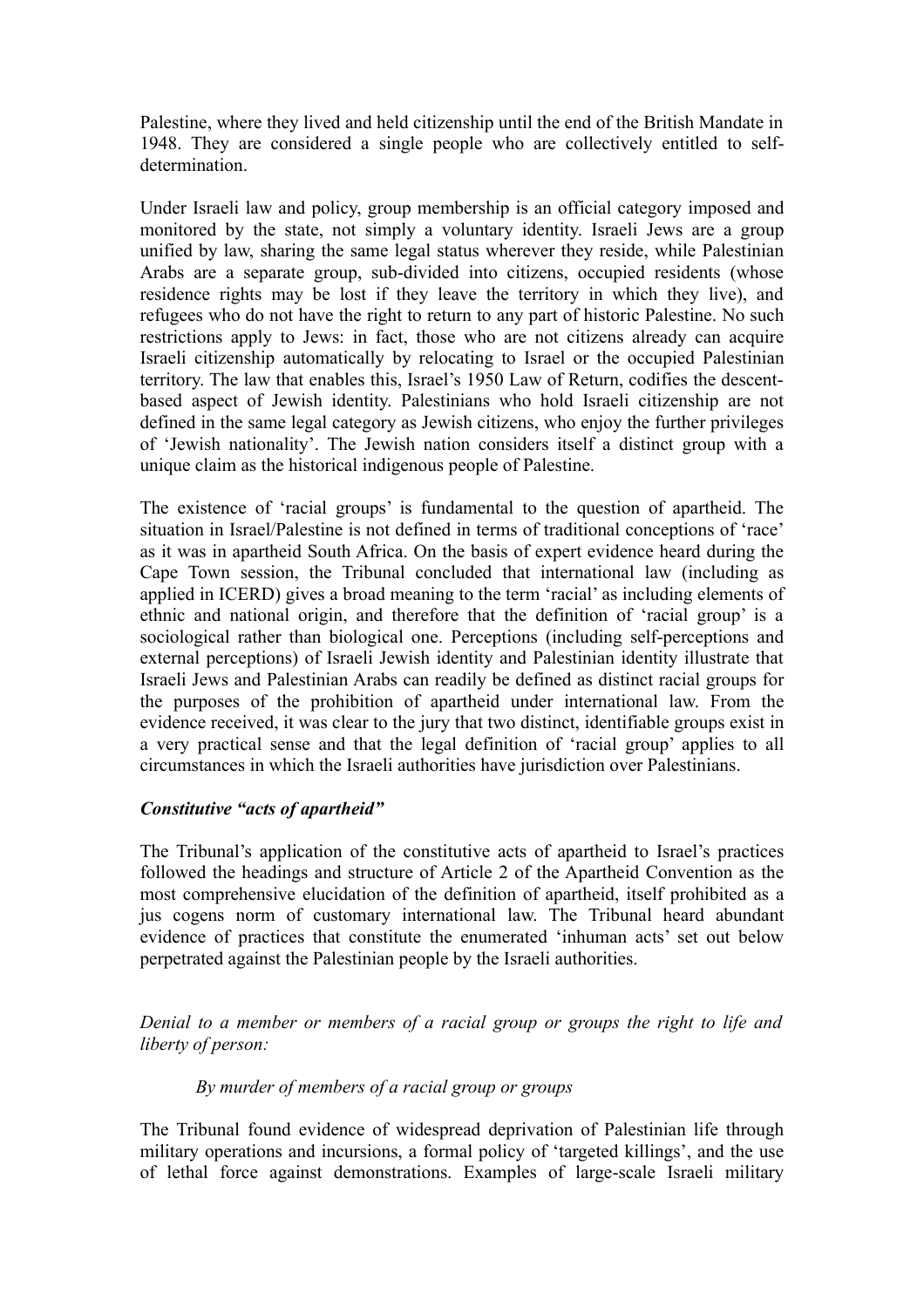operations in which Palestinian civilians have been targeted and disproportionately killed include Operation 'Defensive Shield' (2002), Operation 'Determined Path' (2002), Operation 'Rainbow' (2004), Operation 'Summer Rains' (2006), Operation 'Autumn Clouds' (2006), Operation 'Hot Winter' (2008), and Operation 'Cast Lead' (2008-9).

The use of lethal force against Palestinian demonstrations is a frequent factor of life in villages such as Bil'in and Ni'lin. Ongoing daily military incursions throughout the occupied Palestinian territory involve low but consistent Palestinian casualty figures. Lethal Israeli incursions in the last 10 years have resulted in the killing of some 6,418 Palestinians by Israeli security forces.<sup>[1](#page-3-0)</sup>

Palestinians living within Israel have also been a target of lethal force as when 13 peaceful protestors were killed by Israeli police in October 2000.

Through an official state policy of "targeted killings" - which constitute extrajudicial executions – the Israeli military targets Palestinian activists and members of armed groups, with the aim of suffocating any possible resistance to Israel's rule. These killings affect not only the "targets", but large numbers of civilians including family members and civilians. Hundreds of Palestinian civilian fatalities have resulted from air strikes and targeted killing operations by Israeli commandos.

*By the infliction upon the members of a racial group or groups of serious bodily or mental harm, by the infringement of their freedom or dignity, or by subjecting them to torture or to cruel, inhuman or degrading treatment or punishment*

The Tribunal heard evidence of the substantial history and continuing practices of torture and ill-treatment of Palestinian prisoners in Israeli prisons. Incarcerated Palestinians are categorised as "security prisoners" and subject to a specific regime of interrogation by the Israeli Security Agency, which often uses methods that amount to ill-treatment and torture. Jewish-Israeli prisoners, regardless of their crimes, are generally not categorised as security prisoners and are not subject to analogous interrogation or ill-treatment.

The Tribunal also noted forms of cruel, inhuman and degrading treatment through: movement restrictions that subject Palestinians to humiliation by Israeli soldiers and Palestinian women being forced to give birth at checkpoints; house demolitions as a form of inhuman and degrading treatment with severe psychological consequences for men, women and children.

The Tribunal therefore found that Palestinians are subjected to torture and illtreatment in the context of widespread deprivation of liberty through policies of arbitrary arrest and administrative detention without charge. The Tribunal found that such measures frequently go beyond what is reasonably justified by security concerns and amount to a form of domination over the Palestinians as a group.

*By arbitrary arrest and illegal imprisonment of the members of a racial group or groups*

<span id="page-3-0"></span><sup>1</sup> See statistics provided by B'Tselem<http://old.btselem.org/statistics/english/Casualties.asp>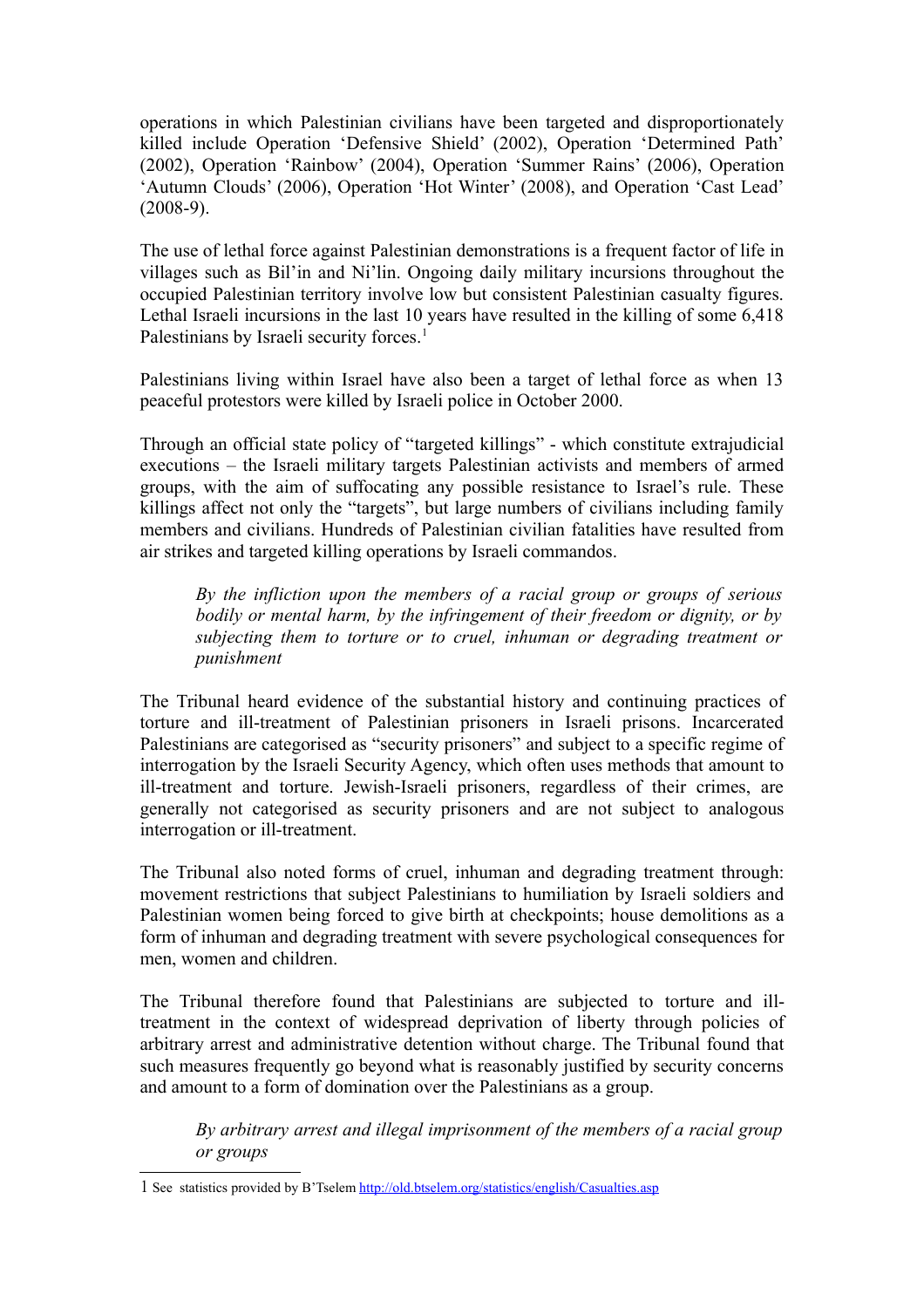Palestinians in the occupied territory are routinely subject to arbitrary arrest and detention (including lengthy periods of pre-trial detention without access to legal assistance) and fall under the jurisdiction of a military court system that falls far short of international standards for fair trial. An entirely different legal system applies to Israeli Jews, who are subject to Israeli civil law and civil courts, with significantly enhanced procedural and substantive rights from arrest through to sentencing.

Israel's widespread practice of administrative detention without charge or trial, involves detention periods of up to 6 months at a time which can be, and often are, renewed and prolonged indefinitely, affecting Palestinian adults and minors, whereas not applied to Israeli Jews.

#### *Deliberate imposition on a racial group or groups of living conditions calculated to cause its or their physical destruction in whole or in part*

The Tribunal held that although Israeli policies of blockade and collective punishment in the Gaza Strip in particular and consequent restrictions on vital supplies of food and medicine entail grave consequences for Palestinian life and health, they do not meet the threshold required by this provision of *intent* to cause the physical destruction of the Palestinian people.

Instead, living conditions imposed are calculated to cause the displacement of the Palestinian in whole or in part from Israeli jurisdiction.

*Any legislative measures and other measures calculated to prevent a racial group or groups from participation in the political, social, economic and cultural life of the country and the deliberate creation of conditions preventing the full development of such a group or groups, in particular by denying to members of a racial group or groups basic human rights and freedoms, including the right to work, the right to form recognised trade unions, the right to education, the right to leave and to return to their country, the right to a nationality, the right to freedom of movement and residence, the right to freedom of opinion and expression, and the right to freedom of peaceful assembly and association*

The Israeli legal system establishes an enormous gap in entitlements and access to services between Israeli Jews and Palestinian Arabs, with legislation typically designed to favour Israeli Jews and keep Palestinian Arabs in a situation of inferiority. This can be seen through illustrative examples.

Several Israeli laws prevent Palestinian refugees from returning and recovering their land, thus violating their right to enter and leave the country, freedom of movement and residency and the right to a nationality. In Israel, the unequal distribution of resources for education and cultural activities for Palestinians, restrictions on family reunification for spouses with residence permits on different sides of the Green Line and the lack of representation in the civil service are violations of rights that feed in to Israel's prevention of Palestinian development and participation in political and social life.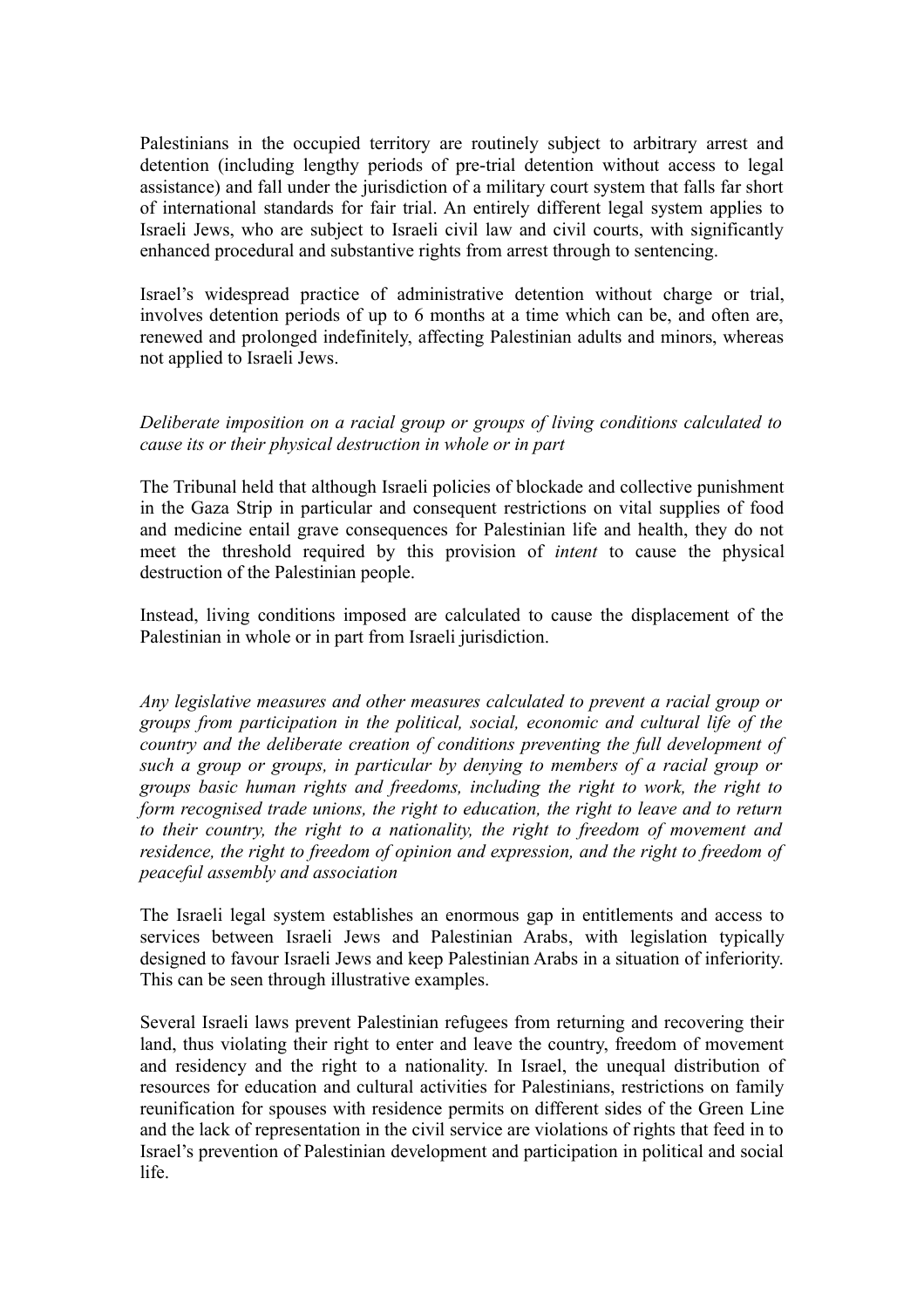Palestinians who work in Israel have enormous difficulties in joining Israeli trade unions or forming their own trade unions in Israel. Further rights violations preventing Palestinian development and political participation include privileges afforded to Jews in the sphere and land ownership, house demolitions and building restrictions; as well as pervasive restrictions on the freedom of opinion and expression through the closure of organisations, prohibition on public gatherings and demonstrations and media censorship by the Israeli authorities.

In summary, Palestinians are subjected to systematic human rights violations that preclude their development and prevent the Palestinians as a group from participating in political, economic, social and cultural life. Palestinian refugees who remain displaced are also victims of apartheid by virtue of the ongoing denial of their right to return to their homes, as well as by laws that remove their property and citizenship rights. Policies of forced population transfer remain widespread, particularly in the occupied Palestinian territory. Civil and political rights of Palestinians including rights to movement, residence, freedom of expression and association are severely curtailed. Palestinian socio-economic rights are also adversely affected by discriminatory Israeli policies in the spheres of education, health and housing.

*Any measures, including legislative measures, designed to divide the population along racial lines by the creation of separate reserves and ghettos for the members of a racial group or groups, the prohibition of mixed marriages among members of various racial groups, the expropriation of landed property belonging to a racial group or groups or to members thereof*

The Israeli Jewish and Palestinian populations are separated and allocated different physical spaces, with varying levels and quality of infrastructure, services and access to resources.

In Israel, Palestinians live in crowded spaces, often unable and unauthorised to refurbish or construct houses, living in villages that are sometimes not even officially recognised. Israeli Jews occupy larger expanses of land, guaranteed by Jewish national or government-managed agencies (Jewish National Fund, Israel Land Administration), which ensure that 93% of the land is reserved for exclusive Jewish use.

The landscape of the West Bank is dominated by exclusively Israeli-Jewish settlements and their associated regime of separate roads, closed military zones, checkpoints and the Wall which interrupt the contiguity of the territory, and ensure that Palestinian communities are confined to isolated enclaves. Israeli settlers enjoy the protection of the authorities and military, with their own laws and preferential access to scarce resources such as water, to the detriment of the Palestinian population. Palestinians are prohibited from entering settlements (unless with special permission, such as for workers), military zones and 'natural reserves', meaning that almost half of the West Bank territory is closed to its Palestinian population. These settlements are linked by roads for the exclusive use of Israeli Jews. Palestinian movement restricted and access to farm land is restricted by a pervasive permit system. Regarding access to beaches, for example, in Israel's defence it is commonly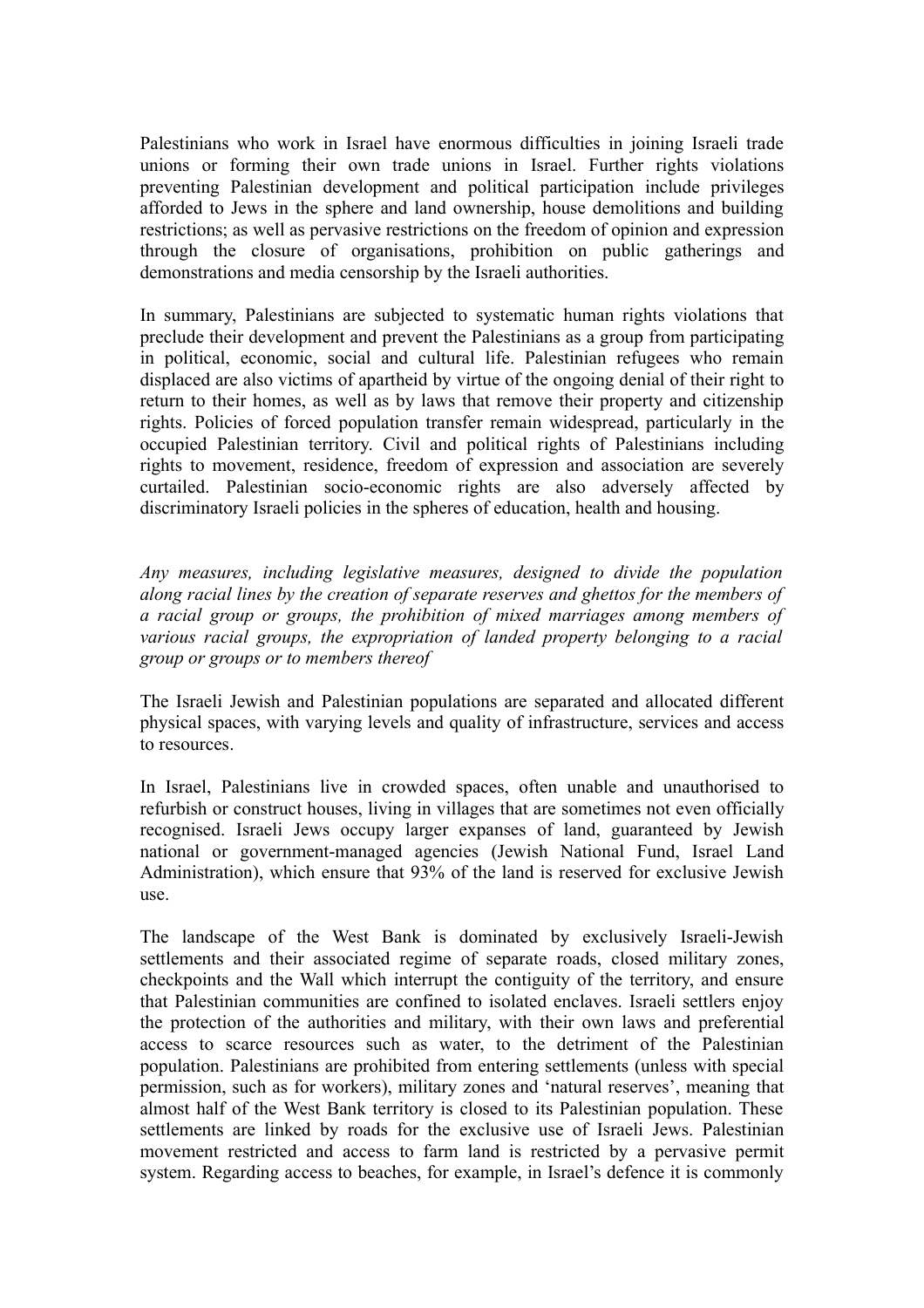stated that Israel does not segregate such access, in the way that South Africa designated certain beaches for whites and certain beaches for blacks or non-Europeans. Significantly, the Tribunal heard evidence describing how Palestinian access even to beaches along the Palestinian shore of the Dead Sea is prohibited by Israeli regulations. The expropriation of Palestinian property in general has continued since the creation of the State of Israel, and is underpinned by a series of laws and Military Orders that have stripped Palestinians of much of their land.

Accordingly, the evidence made it plain to the Tribunal that since 1948 the Israeli authorities have pursued concerted policies of colonisation and appropriation of Palestinian land. Israel has through its laws and practices divided the Israeli Jewish and Palestinian populations and allocated them different physical spaces, with varying levels and quality of infrastructure, services and access to resources. The end result is wholesale territorial fragmentation and a series of separate reserves and enclaves, with the two groups largely segregated. The Tribunal heard evidence to the effect that such a policy is formally described in Israel as *hafrada*, Hebrew for 'separation'.

## *Exploitation of labour of the members of a racial group or groups, in particular by submitting them to forced labour*

Although Israel has no exploitation system of labour of the Palestinian population, its policies have restructured the Palestinian workforce by suppressing Palestinian industry, establishing restrictions on exports and other measures that have increased the occupied Palestinian territory's dependence on Israel and - now more than ever before - on international aid. Until the mid-1980s, Israel intensively used Palestinian labour for work connected to agriculture and construction, with appalling employment conditions and without any of the benefits enjoyed by Israeli Jewish workers. But since 1993, the number of Palestinian workers in Israel has plummeted from over 100,000 to just a few hundred. And since the construction of the Wall, there are very few Palestinian workers from the occupied territory permitted to work in Israel. Since the January 2006 elections in the Gaza Strip, no workers from this area whatsoever have access to Israel.

## *Persecution of organisations and persons, by depriving them of fundamental rights and freedoms, because they oppose apartheid*

Israel persecutes and imposes restrictions on those who oppose the regime of segregation, who condemn human rights violations or who criticise the actions of the Israeli military. It also suppresses demonstrations in the occupied Palestinian territory, both by organisations and individuals, against the Wall or the discriminatory administration of land, water and infrastructure. Such persecution manifests itself through the closure of organisations, travel bans and arbitrary detention of political and human rights activists and related restrictions on freedom of expression and thought.

#### **A systematic and institutionalized regime of racial domination**

The inhuman acts listed above do not occur in random or isolated instances. They are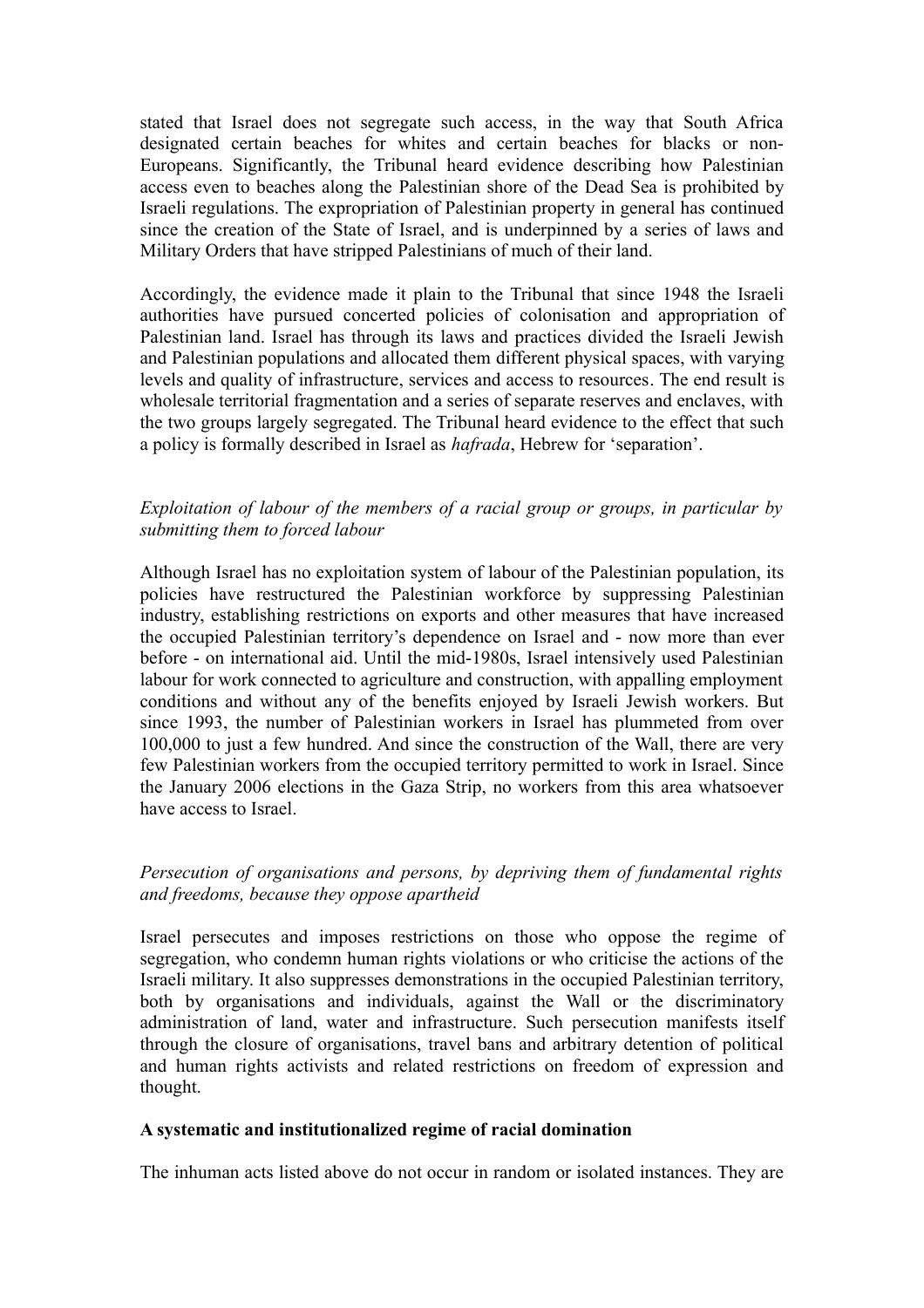sufficiently widespread, integrated and complementary to be described as systematic. They are also sufficiently rooted in law, public policy and formal institutions to be described as institutionalised.

In the Israeli legal system, preferential status is afforded to Jews over non-Jews through its laws on citizenship and Jewish nationality, the latter of which has created a group privileged in most spheres of public life, including residency rights, land ownership, urban planning, access to services and social, economic and cultural rights. The Tribunal heard expert evidence detailing the relationship between the State of Israel and the quasi-state Jewish national institutions (the Jewish Agency, World Zionist Organisation, and Jewish National Fund) that embed and formalise many of the material privileges granted exclusively to Israeli Jews. Regarding the West Bank, the Tribunal highlights the institutionalised separation and discrimination revealed by the existence of two entirely separate legal systems: Palestinians are subject to military law enforced by military courts that fall far short of international fair trial standards; Israeli Jews living in illegal settlements are subject to Israeli civil law and a civil court system. The result is a vastly different procedure and sentence for the same crime, committed in the same jurisdiction, by members of a different group. An apparatus of administrative control implemented through pervasive permit systems and bureaucratic restrictions adversely affects Palestinians throughout the territories under Israeli control. In contrast to the explicit and readily available South African apartheid legislation, the Tribunal draws attention to the obscurity and inaccessibility of many laws, military orders and regulations that underpin Israel's institutionalised regime of domination.

## **Conclusion**

The Tribunal held accordingly that Israel subjects the Palestinian people to an institutionalised regime of domination amounting to apartheid as defined under international law and prohibited by, inter alia, Article 3 of ICERD. This discriminatory regime manifests in varying intensity and forms against different categories of Palestinians depending on their location.

The Palestinians living under colonial military rule in the occupied Palestinian territory are subject to a particularly aggravated form of apartheid. Palestinian citizens of Israel, while entitled to vote, are not part of the Jewish nation as defined by Israeli law and are therefore excluded from the benefits of Jewish nationality and subject to systematic discrimination across the broad spectrum of recognised human rights. Irrespective of such differences, the Tribunal found grounds to conclude that Israel's rule over the Palestinian people under its jurisdiction, regardless of their zone of residence, collectively amounts to a single integrated regime of apartheid.

#### **Suggested questions**

 $\triangleright$  By adopting citizenship, residence and land use and allocation laws and policies based on demographic considerations and a discernible intent to separate the Jewish and Palestinian populations both in Israel and in the occupied territory, how does Israel support the claim that it presides over no